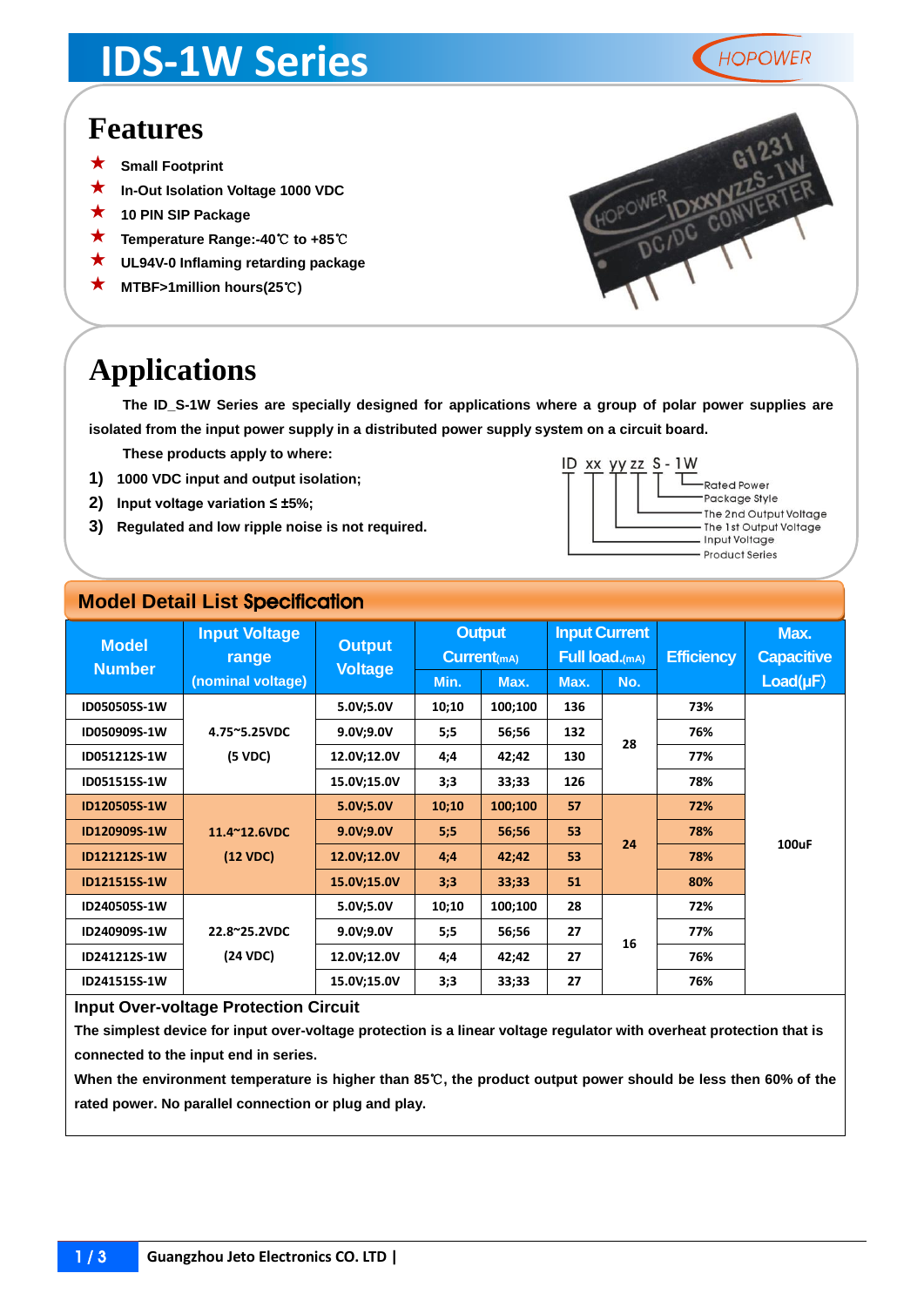# **IDS-1W Series**

#### Output Specifications

| <b>Item</b>                                         | <b>Test Conditions</b> |                     | Min.            | Typ. | Max.  | Unit  |
|-----------------------------------------------------|------------------------|---------------------|-----------------|------|-------|-------|
| <b>Output Power</b>                                 |                        |                     | 0.1             |      | 1     | w     |
| Line Voltage Regulation<br>For Vin change of $±1\%$ |                        |                     |                 |      | ±0.25 | %     |
| Load regulation                                     | 100% load<br>10% to    |                     | 0.01            | 0.02 |       |       |
| Ripple                                              | 20MHz                  | Output voltage ≤12V |                 | 10   |       |       |
| <b>Noise</b>                                        | <b>Bandwidthl</b>      | others              |                 | 20   |       | mVp-p |
| <b>Temperature Drift</b>                            | 100% full load         |                     |                 |      | ±0.03 | %/°C  |
| <b>Input Filter</b>                                 |                        |                     | <b>C</b> Filter |      |       |       |

#### Environmental Specifications

| <b>Item</b>                  | <b>Test Conditions</b>                | Min.                | Typ. | Max.   | Unit. |
|------------------------------|---------------------------------------|---------------------|------|--------|-------|
| <b>Storage Humidity</b>      | Non condensing                        |                     |      | 95     | %     |
| Temp. rise at full load      |                                       |                     | 20   | 40     |       |
| <b>Operating Temperature</b> |                                       | $-40$               |      | $+85$  | r     |
| <b>Storage Temperature</b>   | Power derating (above $85^{\circ}$ C) | -55                 |      | $+125$ |       |
| <b>Soldering Temperature</b> | 1.5mm from case for 10 seconds        |                     |      | 300    |       |
| Cooling                      |                                       | Free air convection |      |        |       |

| <b>Common Specifications</b> |                          |      |                                |      |                |  |
|------------------------------|--------------------------|------|--------------------------------|------|----------------|--|
| <b>Item</b>                  | <b>Test Conditions</b>   | Min. | Tvp.                           | Max. | <b>Unit</b>    |  |
| <b>Isolation Voltage</b>     | Tested for 1 minute and  | 1000 |                                |      | <b>VDC</b>     |  |
| <b>Switching Frequency</b>   | Full load, nominal input |      | 100                            |      | <b>KHz</b>     |  |
| <b>MTBF</b>                  | <b>MIL-HDBK-217F@25℃</b> | 1000 |                                |      | <b>K</b> hours |  |
|                              |                          |      | leakage current less than 1 mA |      |                |  |

**Isolation Resistance Test at 500VDC 1000 MΩ Isolation Capacitance 350 PF Weight 3.5 g**

#### Input Specifications

| <b>Item</b>                          | <b>Test Conditions</b>    | Min. | Typ. | Max. | <b>Unit</b> |
|--------------------------------------|---------------------------|------|------|------|-------------|
|                                      | 5 VDC Input (4.75~5.25V)  |      |      | 6    |             |
| Input Max. voltage                   | 12 VDC Input (11.4~12.6V) |      |      | 14   |             |
|                                      | 24 VDC Input (22.8~25.2V) |      |      | 28   |             |
|                                      | 5 VDC Input (4.75~5.25V)  |      |      | 9    | <b>VDC</b>  |
| Input surge voltage<br>(1 sec. Max.) | 12 VDC Input (11.4~12.6V) |      |      | 18   |             |
|                                      | 24 VDC Input (22.8~25.2V) |      |      | 30   |             |



#### Product typical Curve



Efficiency VS Output Voltage curve<br>(Vin=Vin-nominl)





Output Load VS Efficiency curve<br>(Vin=Vin-nominal)



**Efficiency VS Output Load curve** (Vin=Vin-nominal)